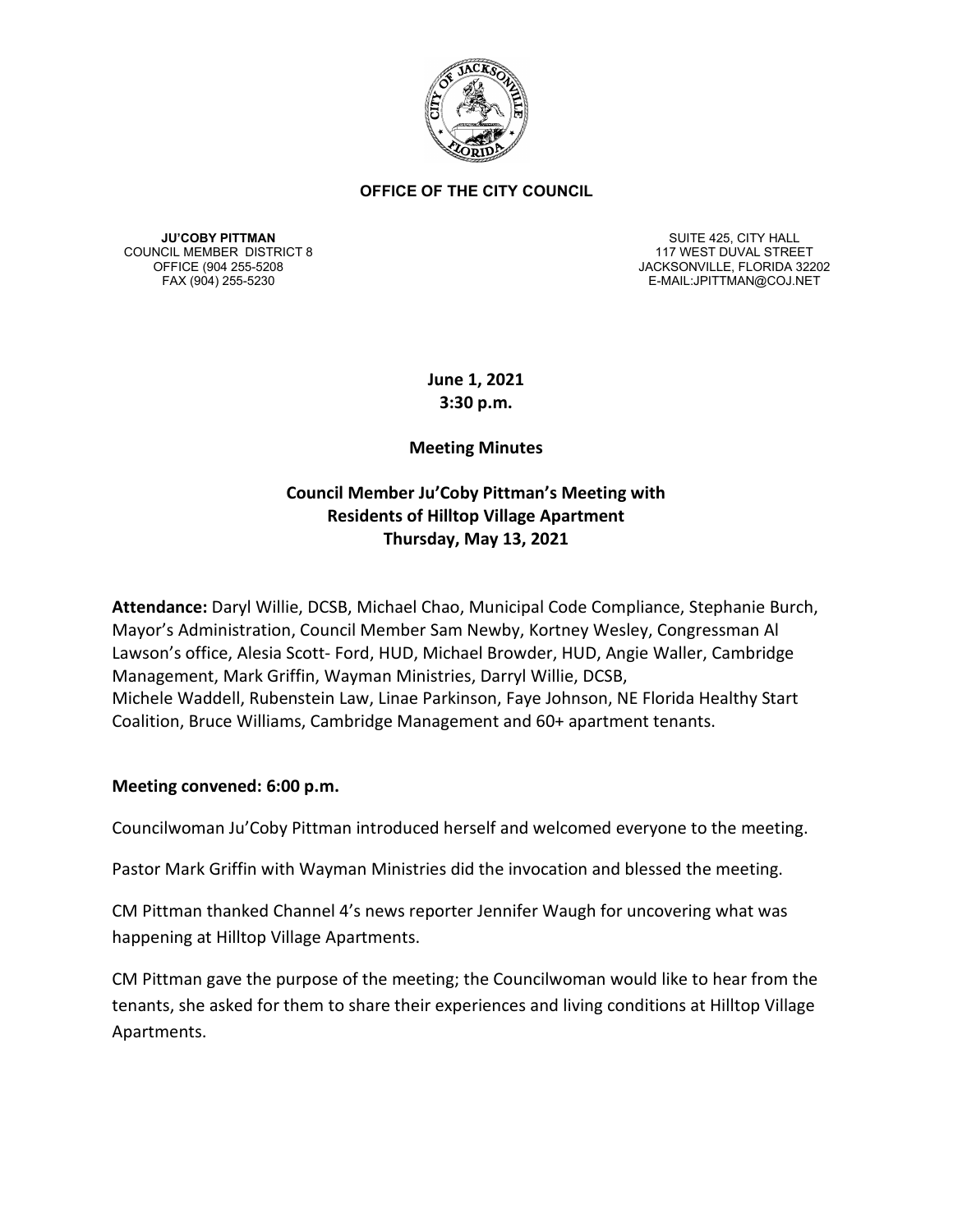

**JU'COBY PITTMAN** COUNCIL MEMBER DISTRICT 8

SUITE 425, CITY HALL 117 WEST DUVAL STREET OFFICE (904 255-5208 JACKSONVILLE, FLORIDA 32202 E-MAIL:JPITTMAN@COJ.NET

17+ tenants spoke about their personal issues with their apartments. The tenants named the following livings conditions:

- Mice infestation
- Roach infestation
- A/C problems (not working)
- Stoves not working
- Plumbing problems
- Sinks falling off the wall
- Light switches don't work
- Electrical sockets don't work
- Rent increases with no explanation
- Glue mouse traps
- Damaged furniture mattresses, clothes, etc. due to the mice
- No bathroom doors
- Kids are constantly sick
- Management doesn't fix anything
- Rude managers and staff
- Excessive mold

CM Pittman expressed her commitment to help get these problems resolved. CM Pittman explained that there will be several meetings to help resolve the problems and issues; she asked that they give her time to get things done and for the group of agencies and departments to come up with a plan.

Michael Browder, HUD – explained he was there from HUD to hear and help the tenants at Hilltop. Secretary Marcia Fudge is committed to helping, and he will be a part of the meetings and the assessment of the complex and apartments.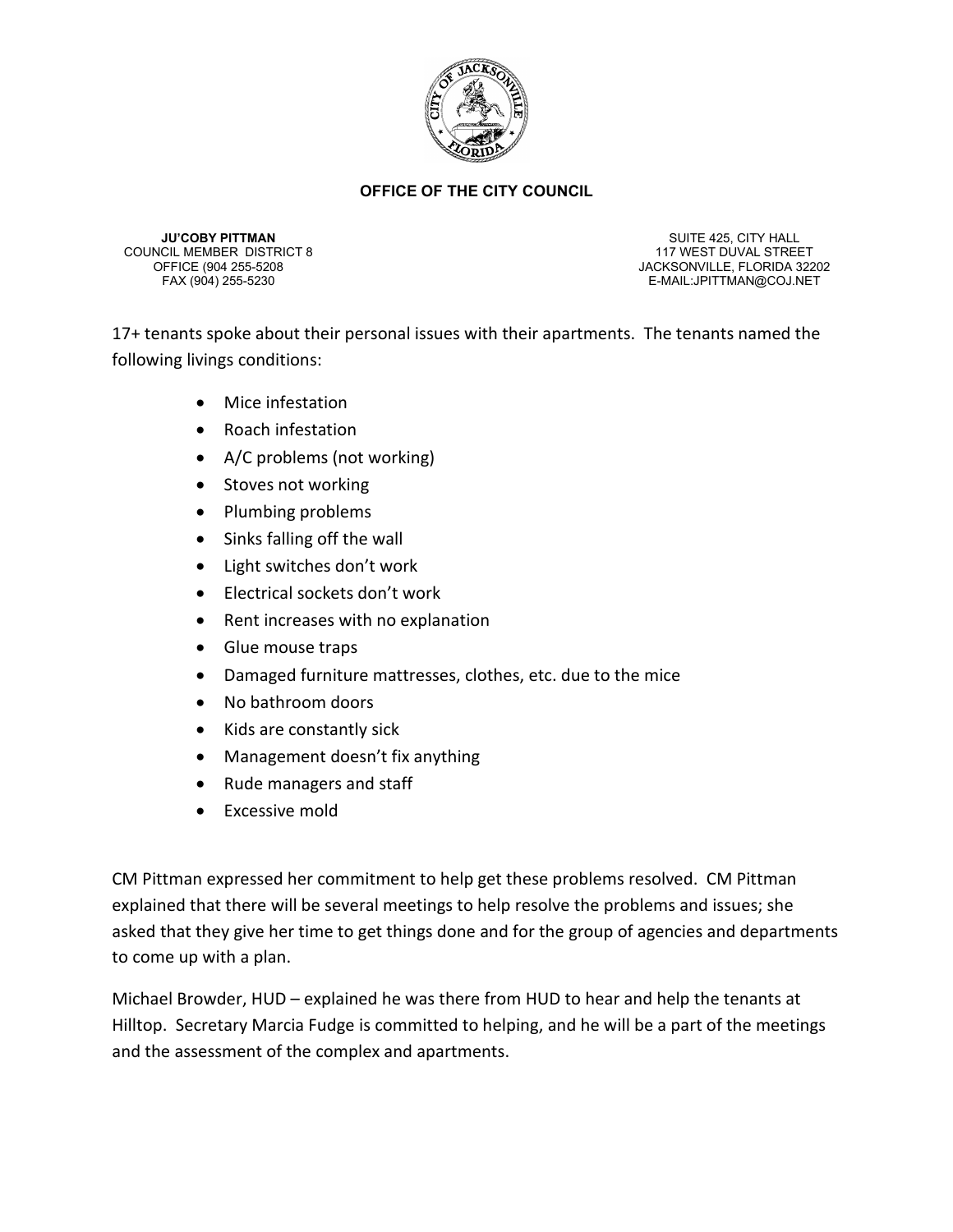

**JU'COBY PITTMAN** COUNCIL MEMBER DISTRICT 8

SUITE 425, CITY HALL 117 WEST DUVAL STREET OFFICE (904 255-5208 JACKSONVILLE, FLORIDA 32202 E-MAIL:JPITTMAN@COJ.NET

Ms. Angie Waller, Cambridge Management explained that she was with Cambridge Management and came to Jacksonville from Tacoma, Washington to help fix the problems. Cambridge is willing to do the work and work with the tenants. Ms. Waller informed the tenants that there will be no retaliation for speaking out. Ms. Waller announced that Cambridge has hired a new maintenance manager and office manager for Hilltop Village Apartments.

CM Pittman is requesting a few weeks to come up with an implementation plan with all the agencies needed.

CM Pittman said she will provide an update to the tenants in about 30 days.

CM Pittman asked the group to create a resident/tenant association for the apartment complex.

Ms. Hairston and Ms. Tinsley (tenants) volunteered to head-up the association.

Pastor Griffin acknowledged that the situation at Hilltop is far worse than the problems they had at Eureka Gardens a few years ago.

Pastor Griffin provided the tenants with the complaint number for HUD – 1 800 982-5232.

He shared information about the apartment owner building a new development closer to the downtown area; he expressed that the owner should not be able to build a new development without taking care of the one he already has. Everyone in the room agreed.

School Board Representative Darryl Willie gave his support in helping to solve the problems and help the school children in the complex that its affecting.

Pastor Griffin closed out the meeting with a prayer.

*The written minutes for this meeting are only an overview of what was discussed. For verbatim comments for this meeting, please listen to the audio recording.*